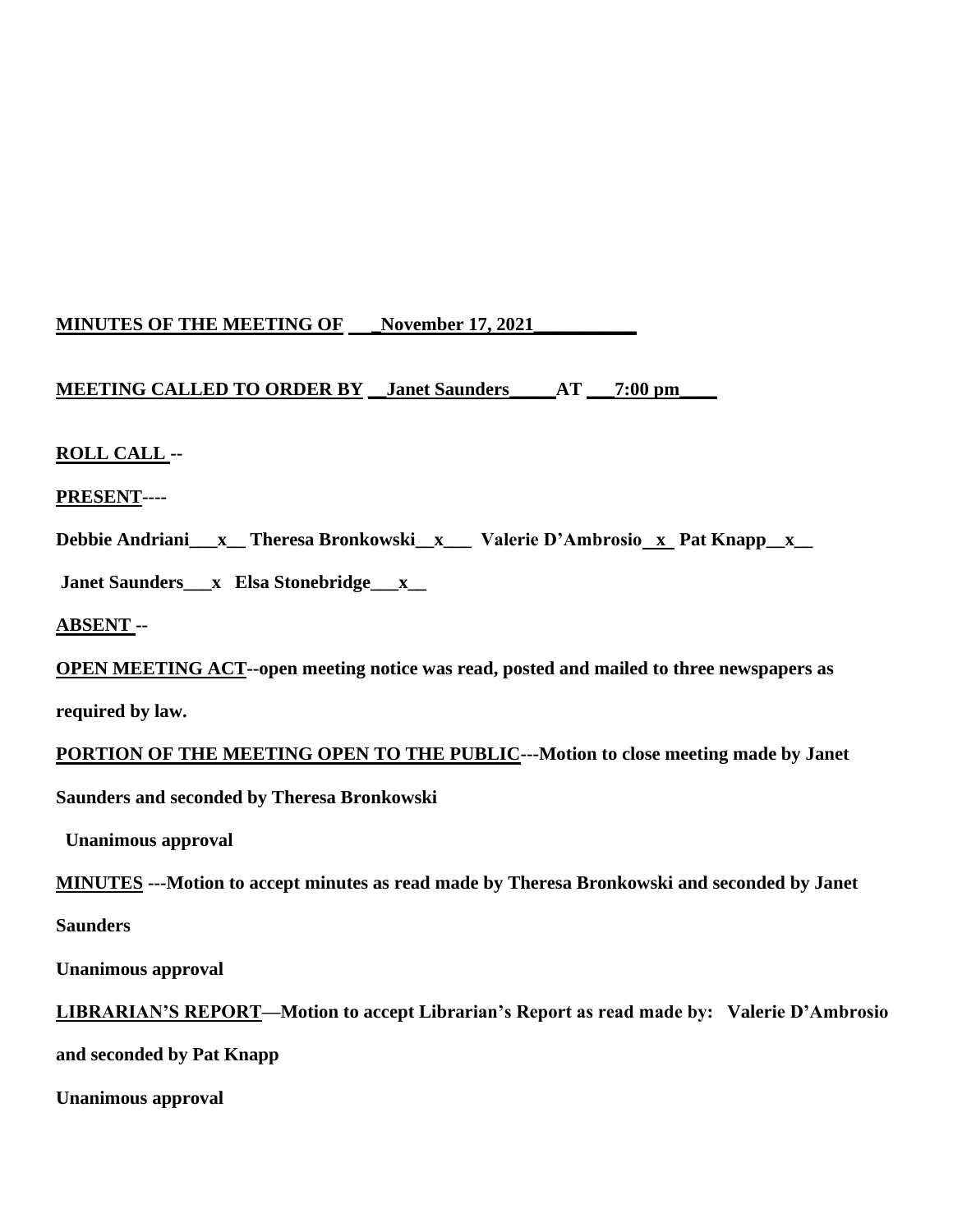#### **CORRESPONDENCE:**

**1. Email from Joyce Corey- Editor of Tap into Passaic Valley**

#### **OLD BUSINESS:**

- **1. New Jersey Library Construction Bond Act Renovation Project**
	- **a) State Librarian's response regarding substantial change request and construction project timeline. Permission to move forward from Jennifer Nelson. New Jersey Library Construction Bond Act substantial changes to Project Request Form**
	- **b) Re-bid information**
	- **c) PSEG Direct Install opportunity and proposal status**

#### **2. ARPA update**

- **a) Laptops and cabinet- 12 laptops being delivered**
- **b) Wall Street Journal**
- **a) Coding and resume classes going well**
- **b) Hot Spots**

#### **NEW BUSINESS:**

- **1. Janet Lee Saunders retirement-trustee vacancy-recognition on December 14 at 6:00 pm**
- **2. Facilities update: Funding going up. Roof needs to be addressed, possibly the glass wall**
- **3. Materials, Outreach, Programming, Purchases and Services update: passport processing**
- **4. PALS PLUS Updates:**
- **5. Personnel update: New Page hired**
- **6. Volunteer update: Court mandated volunteer should start soon**